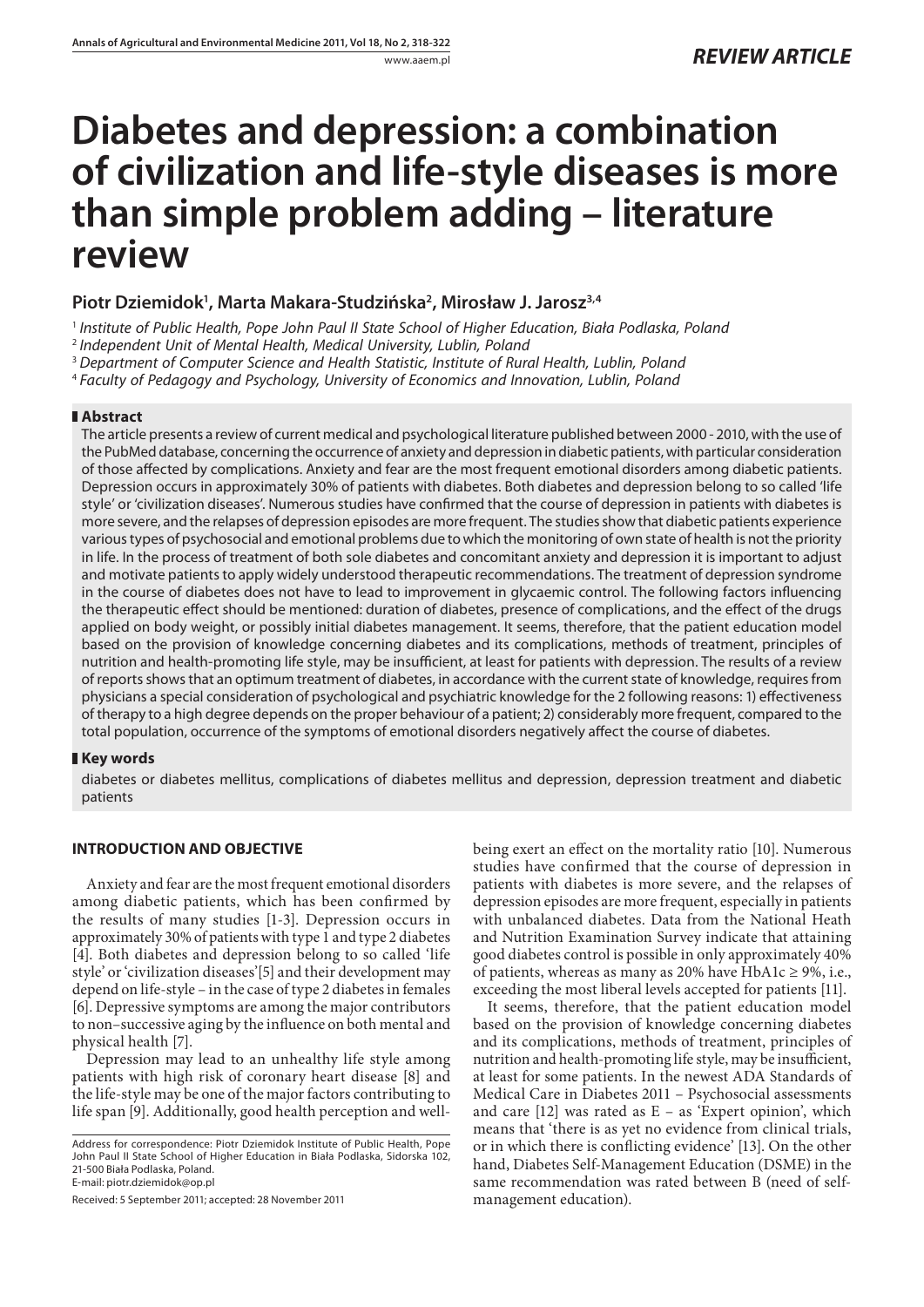Piotr Dziemidok, Marta Makara-Studzińska, Mirosław A. Jarosz. Diabetes and depression: a combination of civilization and life-style diseases is more than simple…

This allows the presumption that understanding the necessity for systemic care of a diabetic patient, also from the emotional and social aspects, to-date ADA has not found sufficient scientific evidence. The 2011 framework educational project discussed in the recommendations by the Polish Diabetic Association is complex, but sufficient for patients in a normal emotional and psychical state. However, in the case of depression syndrome accompanying diabetes, it may not be possible to perform this programme. [14].

The studies show that diabetic patients experience various types of psychosocial and emotional problems due to which the monitoring of own state of health is not the priority in life [15,16].

According to the assessments by researchers, 1 in 8 diabetic patients suffers from fully symptomatic depression [16-17], whereas as many as 1 in 5 of the remaining patients show symptoms of depression [16].

An adequate glycemic control contributes to psychical and physical well-being. Social support, which may alleviate the depression symptoms in these patients, is also extremely important. In the situation of facing a disease, an individual may undertake various strategies, i.e. those which may lead to acceptance of the illness and cooperation with a physician, and strategies which may lead to auto-destruction and lack of a positive relationship with the physician. The selected model of behaviour may depend, among other things, on the patient's emotional status.

The article presents a review of current literature concerning the occurrence of anxiety and depression in diabetic patients, with particular consideration of those affected by complications. Medical and psychological literature was analyzed with the use of the PubMed database, from the aspect of reports containing the key words *diabetes* or *diabetes mellitus*, *complications of diabetes mellitus* and *depression*, published between 2000 - 2010, available in English. The studies carried out on an underage population and concerning diabetes during pregnancy were excluded. Due to the large number of reports which fulfilled the above-mentioned criteria, the articles were selected which comprehensively describe the scope of problems of interest.

**State of knowledge.** Studies concerning the treatment of diabetic patients with anti-depressants confirmed a correlation between good general well-being and an improvement of glycemia control [18,19]. The results were obtained during cognitive-behavioural therapy in the case of patients with type 2 diabetes, and are difficult to interpret unequivocally [20].

Considering the presence of the relationship between depression symptoms and hyperglycemia, and the relationship between hyperglycemia and the development of complications, it may be concluded that the presence of depression is correlated with the risk of the occurrence of complications [21]. Efficient treatment of depression in diabetic patients with concomitant depression may prevent or delay the development of vascular complications of this disease[22]. Therefore, in the context of diabetes complications, an adequate psychiatric treatment is indispensable. Untreated depression may lead to negative and harmful behaviours concerning life-style (avoiding physical effort) [23], emotional overeating [24] including night-eating syndrome [25] and cigarette smoking [24]. This also leads to nutritional disorders – psychological anorexia and bulimia,

especially in female patients with type 1 diabetes [26]. Last, but not least, it leads to poor self-care and self-management and treatment adherence [23,24].

Depressive disorders may precede the development of diabetes, although their relationship has not been unequivocally confirmed [27], and may also concern the negative effect of depression on a patient's life-style [23-25]. Depressive disorders concomitant with diabetes are correlated with a higher risk of the occurrence of complications, macro- and micro-vascular, both in type 1 and 2 diabetes [5,12,21,25,26,28-30] as in, e.g. De Groot who performed meta-analysis based on studies concerning type 1 and 2 diabetes during the period 1975-1999 [21]. In the Fremantle Study, the group of diabetic patients examined exceeded 1,400 individuals aged over 7 [28]. Despite this, it was not confirmed that depression was an independent predictor of total mortality or mortality due to cardiovascular diseases [28].

There is a relationship between the presence of depression in diabetic patients and deterioration of glycaemia [30] and between depression and some neurohormonal changes, including increase in counterregulatory hormones (cortisol, catecholamines, growth hormone) which may lead to insulin resistance and impaired B cell function – the fundamental changes for type 2 diabetes [31].

On the other hand, it seems that there is no way of reversal – the effective treatment of depression (reduction of scores in depression scales of Becks and Hamilton) does not improve fasting glycaemia nor the level of HbA1c during one year of observation [32].

Depression which fulfills the criteria of a severe episode is an independent risk factor of the development of IHD in females with diabetes [33]. The relationship between the presence of depression and the development of subclinical atherosclerosis of the carotid arteries concerns exclusively males with type 1 diabetes [30].

The episode of severe depression increases the risk of death almost 3-fold due to diabetes related uraemia, compared to patients without depression, or with mild or moderate intensity of symptoms diagnosed [34]. In addition, a faster progression of diabetic retinopathy was observed in patients with type 1 diabetes, and those obtaining high depression indices according to the Beck's scale [35]. A correlation was confirmed between the occurrence of neuropathy and presence of depression symptoms in diabetes [36], and it was also found that diabetes complicated by polyneuropathy correlates with worse glycemia control and a higher risk of anxiety and depressive disorders [37].

Patients with diabetes complications report primarily the deterioration of the quality of life caused by emotional disorders [38-41]. In about a half of diabetic patients hospitalized due to cardiovascular diseases, concomitant depressive and anxiety symptoms were also noted [38,42,43].

A group of risk factors was specified which directly result in the occurrence of a severe depression episode in the course of diabetes, including past depressive episode, degree of intensity of symptoms of diabetes, and past cardiovascular surgeries [44]. It was estimated that the presence of depression in patients with diabetes increases the costs of treatment by 50-75% [45]. A correlation was also confirmed between depression in diabetes and cognitive functions disorders [46]. The studies show that the episode of severe depression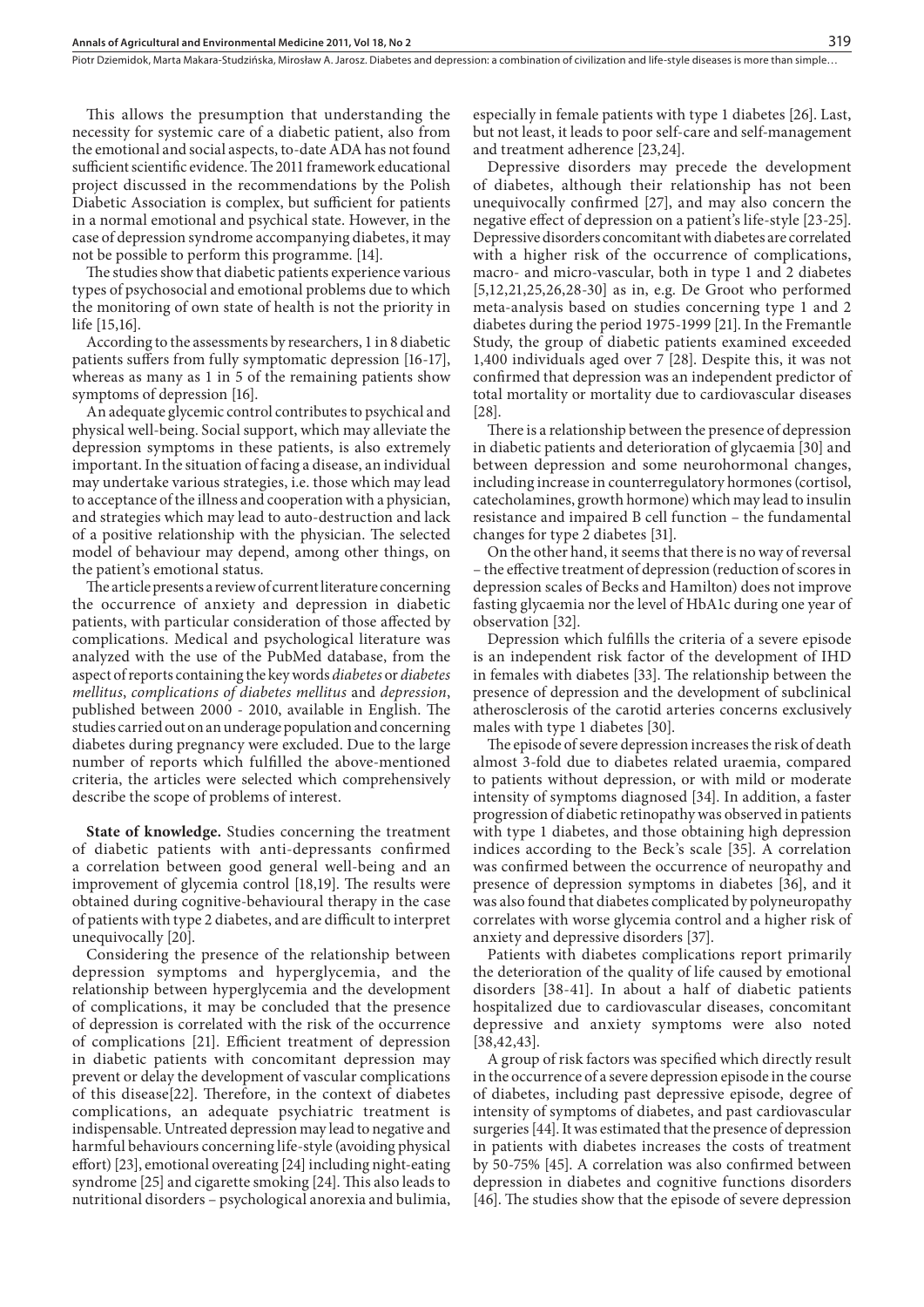accompanying diabetes increases the risk of the development of dementia [47].

Compared to the healthy individuals who participated in the study, adults with type 1 diabetes reported more symptoms of depression and a greater use of antidepressants [48]. The percentage of mental disorders, including anxiety and depression, observed in the population of young adults with type 1 diabetes is estimated at two or three times higher than in the population of their healthy contemporaries [49]. Fear of development of late complications of diabetes accompanied a considerable group of adolescents. According to a comparative report, 20% of diabetic patients showed symptoms of anxiety, whereas among healthy individuals this percentage was 8% [50].

In the relevant literature, two diabetes-related types of anxiety were also distinguished: fear of hypoglycemia and fear of late complications [49, 51-52].

A patient's fear of hypoglycemia is frequently encountered by the clinicians. This emotional status may lead to intentional or unintentional activities by the patients, aimed at the elevation of the level of blood glucose in order to 'protect oneself' against hypoglycemia [53]. In addition, the process itself, by exerting an effect on the autonomic system, e.g. induction of hunger, but also heart palpitations or feeling of anxiety, may lead to the deterioration of metabolic control and reinforcement of anxiety, or lead to a phobia [54]. This occurs especially in type 1 diabetes, in which hypoglycemia may be a fatal event, also due to the induction of heart rhythm disorders, [55]. In a case of type 2 diabetes the amount of hypoglycemia increases due to duration of the disease (over 5 years) and with the administration of insulin [56]. As a result, diabetes may lead to the occurrence of decreased life satisfaction, low level of social activity, deterioration of the cognitive functions, and induce sleep disorders [57].

Studies of the Turkish population show that depression and anxiety constitute approximately 45% of psychiatric disorders in diabetic patients [58]. Nearly 79% of respondents in the presented survey experience anxiety related to diabetes. In patients with type 1 diabetes the level of anxiety was higher than in those with type 2 diabetes, due to the troublesome life mode in diabetic patients taking insulin [59].

Tuncay noted that males showed a higher level of anxiety than females, respondents with a higher level of education demonstrated a higher level of anxiety than those with a lower level of education, and patients who had a higher monthly salary were characterized by a higher level of anxiety, compared to those with a lower income [58]. An additional source of anxiety for patients may be knowledge of the effect of various hypoglycemizing therapies on an increase in the number of cancerous diseases, as well as the effect of diabetes and hyperglycemia *per se* on mortality due to cancerous diseases [60-62]. The total impact of cancerrelated fear among diabetic patients is not known; however, in a similar evaluation carried out among patient's parents, the level of cancer-related distress significantly exceeded the level of distress connected with diabetes [63].

In studies conducted in Croatia, a clinical form of depression was diagnosed in 33% of patients with diabetes [50]. According to Pouwer, 10-20% of patients with type 2 diabetes had depression; nevertheless, it was frequently undiagnosed [64]. In many studies it was noted that in diabetic patients the course of depression is more severe, and the relapses of depressive episodes more frequent, especially among those

with less balanced diabetes control [58,59,65]. Conclusions drawn based on meta-analysis carried out among the Chinese population indicate that depression occurs twice as often in diabetic patients than in the total population [65].

It is noteworthy that the risk of complications is increased for patients with both type 1 and 2 diabetes, despite the differences in etiology between these two diseases. The common background seems to be an increase in the severity of the disease or the number of complications [21], as well as the method of treatment. Patients treated with insulin, with poor glycaemic control, seem to be at risk of deterioration of depressive symptoms, unlike those taking oral hypoglycaemic agents [66].

Pharmacological treatment of depression among diabetic patients has mixed outcomes. There is strong evidence that depression has a significant impact on diabetic disability – even 7 times more (unemployment, lack of social activities), compared to patients with one isolated condition (diabetes or depression) [67], and that in low income communities pharmacological treatment of depression improved the level of HbA1c [68].

On the other hand, there is evidence that the connection between diabetes and depression worsens the effects of antidepressant therapy, especially among patients with pain [69]. The observed lack of reduction in the events of disorders in carbohydrate metabolism or improvement of glycemia as a result of treatment with antidepressants may be associated with weight gain and the development of obesity [70], or the negative impact on behavioural factors [13-16, 71].

It was confirmed that the treatment of depression lasting for a year results in a considerable improvement (a decrease on the Beck and Hamilton scale); however, it is not converted into the improvement of glycemia, understood neither as the fasting blood glucose nor the HbA1c level. It should be mentioned that the initial HbA1c level was relatively low (7.6%) [32]. The study by Lustman, conducted in the 90s, showed that a higher initial HbA1c level (10.3%) was accompanied by an improvement in glycaemic patients [20]. The results of selected studies also indicate that there is a strong relationship between glycaemia control and the level of depression among patients with type 1 diabetes [72-74].

With two or more diabetes complications and concomitant depression care based on the cooperation of many specialists is more effective in the reduction of depression symptoms than primary health care [75]. Such common medical care is even more important. According to the studies by Northam, adolescents aged 12 - after making the diagnosis of diabetes, despite their well-being as good as that of the control group – more rarely completed their schooling (by 17%), and more often required psychiatric assistance (19%) [76].

#### **SUMMARY**

Anxiety and depression are the most frequent emotional disorders occurring in diabetes. At present, it is known that the relationship between diabetes and depression is higher than that between diabetes and other psychiatric disorders.

The presence of a chronic disease (or a number of diseases) intensifies the risk of the occurrence of depressive and anxiety disorders, which may additionally deteriorate the state of a patient by exerting a negative effect on his/her willingness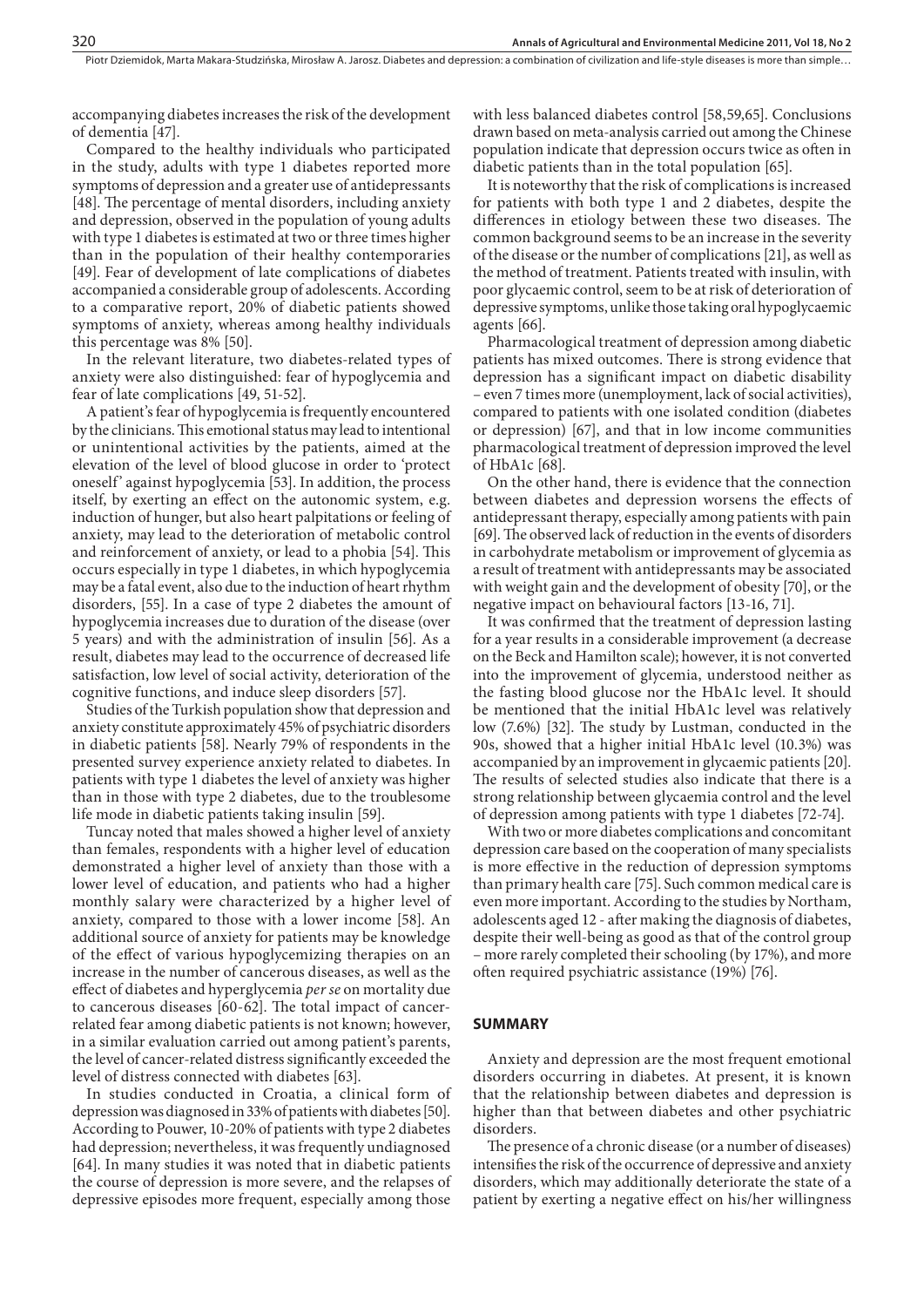Piotr Dziemidok, Marta Makara-Studzińska, Mirosław A. Jarosz. Diabetes and depression: a combination of civilization and life-style diseases is more than simple…

for treatment, cooperation with a physician, or even make self-control impossible.

In the process of treatment of both sole diabetes and concomitant anxiety and depression it is important to adjust and motivate patients to apply widely understood therapeutic recommendations.

The treatment of depression syndrome in the course of a chronic disease such as diabetes does not have to lead to improvement in glycaemic control. The following factors influencing the therapeutic effect should be mentioned: duration of diabetes, presence of complications, and the effect of the drugs applied on body weight, or possibly initial diabetes management.

The results of a review of reports for the years 2000-2010 shows that an optimum treatment of diabetes, in accordance with the current state of knowledge, requires from physicians a special consideration of psychological and psychiatric knowledge for the following reasons:

- effectiveness of therapy to a high degree depends on the proper behaviour of a patient, especially constant independent observance of a doctor's orders;
- considerably more frequent, compared to the total population, occurrence of the symptoms of emotional disorders, which are not only the source of problems in social functioning, but also negatively affect the course of diabetes.

#### **REFERENCES**

- 1. Peyrot M, Rubin RR. Levels and risks of depression and anxiety symptomatology among diabetic adults. Diabetes Care 2000;23(9): 1443-4.
- 2. Pibernik-Okanovic M, Peros K, Szabo S, Begic D, Metelko Z. Depression in Croatian Type 2 diabetic patients: prevalence and risk factors. A Croatian survey from the European Depression in Diabetes (EDID) Research Consortium. Diabet Med 2005;22(7):942-5.
- 3. Thomas J, Jones G, Scarinci I, Brantley P. A descriptive and comparative study of depressive and anxiety disorders in low income adults with type 2 diabetes and other chronic ilnesses. Diabetes Care 2003;26(8): 2311-7.
- 4. Anderson RJ, Freedland KE, Clouse RE, Lustman PJ. The prevalence of comorbid depression in adults with diabetes: a meta-analysis. Diabetes Care 2001;24(6):1069-78.
- 5. Burkitt DP. Some Diseases Characteristic of Modern Western Civilization. BM J 1973;1:274-278.
- 6. Hu FB, Manson J, Stampfer M, Colditz G, Liu S, Solomon CG, Willet WC. Diet, Lifestyle and The Risk of Type 2 Diabetes Mellitus in Women. N Engl J Med 2001;345(11):709-797.
- 7. George E, Vaillant GE, Mukamal K. Successful Aging. Am J Psychiat 2001;158:839-847.
- 8. Bonnet F, Irving K, Terra JL, Nony P, Berthez`ene F, Moulin P. Anxiety and depression are associated with unhealthy lifestyle in patients at risk of cardiovascular disease. Atherosclerosis 2005;178(2): 339-344.
- 9. Fraser GE, Shavlik DJ. Ten Years of Life Is It a Matter of Choice? Arch Intern Med 2001;161:1645-1652.
- 10. Idler EL, Kasl S. Health perceptions and survival: do global evaluations of health status really predict mortality? J Gerontol 1991;46(2):S55- 65.
- 11. Saddinne JB, Cadwell B, Gregg EB, Engelgau MM, Vinicor F, Imperatore G, Narayan KMV. Improvements in diabetes processes of care and intermediate outcomes: United States,1988–2002. Ann Intern Med 2006;144:465-474.
- 12. ADA Statement 2011: Diabetes Care 2011;34(Suppl 1):S5.
- 13. ADA Statement 2011: Diabetes Care 2011;34(Suppl 1):S1.
- 14. Zalecenia kliniczne dotyczące postępowania u chorych na cukrzycę 2011 Stanowisko Polskiego Towarzystwa Diabetologicznego. (Clinical recommendations for the management of diabetes 2011. Consensus of the Polish Diabetes Society). Diabetol Dośw Klin 2011, 11(Suppl A): SA1-A48.
- 15. Beverly IA, Brittney E, Hultgren A, Brooks KM, Ritholz MD. Understanding Physicians' Challenges When Treating Type 2 Diabetic Patients' Social and Emotional Difficulties. Diabetes Care 2011;34:1086-1088.
- 16. Anderson RJ, Freedland KE, Clouse RE, Lustman PJ. The prevalence of comorbid depression in adults with diabetes: a meta-analysis. Diabetes Care 2001;24:1069-1078
- 17. Katon WJ, Von Korff M, Lin EH, Simon G, Ludman E, Russo J, Ciechanowski P, Walker E, Bush T. The Pathways Study. a randomized trial of collaborative care in patients with diabetes and depression. Arch Gen Psychiat 2004;61:1042-1049.
- 18. Abrahamian H, Hofmann P, Prager R, Toplak H. Diabetes mellitus and co-morbid depression: treatment with milnacipran results in significant improvement of both diseases (results from the Austrian MDDM study group). Neuropsychiatr Dis Treat 2009;5:261-6.
- 19. Lustman PJ, Freedland KE, Griffith LS, Clouse RE. Fluoxetine for depression in diabetes: a randomized double-blind placebo-controlled trial. Diabetes Care 2000;23(5):618-23.
- 20. Lustman PJ, Griffith LS, Freedland KE, Kissel SS, Clouse RE. Cognitive behavior therapy for depression in type 2 diabetes mellitus. A randomized, controlled trial. Ann Intern Med 1998;129(8):613-21.
- 21. de Groot M, Anderson R, Freedland K, Clouse R, Lustman P. Association of depression and diabetes complications: a meta-analysis. Psychosom Med 2001;63(4):619-30.
- 22. Kokoszka A, Santorski J. Psychodiabetologia dla lekarzy. Postępowanie psychoterapeutyczne w cukrzycy. Marketing and Media, Warsaw 2003.
- 23. Lin EHB, Katon W, Von Korff M, Rutter C, Simon GE, Oliver M, Ciechanowski P, Ludman EJ, Bush T, Young B. Relationship of depression and diabetes self-care, medication adherence, and preventive care. Diabetes Care 2004;27:2154-2160.
- 24. Ciechanowski P. Diapression: An Integrated Model for Understanding the Experience of Individuals With Co-Occurring Diabetes and Depression. Clin Diabet 2011;29(2):43-49.
- 25. Morse S, Ciechanowski PS, Katon WJ, Hirsch I. Isn't this just bedtime snacking? The potential adverse effects of night eating symptoms on treatment adherence and outcomes in patients with diabetes. Diabetes Care 2006;29:1800-1804.
- 26. Colton PA, Olmsted MP, Daneman D, Rydall A, Rodin G. Disturbed eating behavior and eating disorders in preteen and early teenage girls with type 1 diabetes: a case controlled study. Diabetes Care 2004;27: 1654-1659.
- 27. Golden SH, Lazo M, Carnethon M, Bertoni AG, Schreiner PJ, Diez-Roux AV et al. Examining a Bidirectional Association Between Depressive Symptoms and Diabetes, JAMA 2008;299(23):2751-2759.
- 28. Bruce DG, Davis WA, Starkstein SE, Davis TM. A prospective study of depression and mortality in patients with type 2 diabetes: the Fremantle Diabetes Study. Diabetologia 2005;48(12):2532-9.
- 29. Lin EH, Rutter CM, Katon W, Heckbert SR, Ciechanowski P, Oliver MM. Depression and advanced complications of diabetes: a prospective cohort study. Diabetes Care 2010;33(2):264-9.
- 30. Lustman PJ, Anderson RJ, Freedland KE, de Groot M, Carney RM, Clouse RE. Depression and poor glycemic control: a meta-analytic review of the literature. Diabetes Care 2000;23:434-42.
- 31. Black PH. The inflammatory response is an integral part of the stress response: Implications for atherosclerosis, insulin resistance, type II diabetes and metabolic syndrome X. Brain Behav Immun 2003;17: 350-364.
- 32. Georgiades A, Zucker N, Friedman KE, Mosunic CJ, Applegate K, Lane JD. Changes in depressive symptoms and glycemic control in diabetes mellitus. Psychosom Med 2007;69(3):235-41
- 33. Clouse RE, Lustman PJ, Freedland KE, Griffith LS, McGill JB, Carney RM. Depression and coronary heart disease in women with diabetes. Psychosom Med 2003;65(3):376-83.
- 34. Young BA, Von Korff M, Heckbert SR, Ludman EJ, Rutter C, Lin EH. Association of major depression and mortality in Stage 5 diabetic chronic kidney disease. Gen Hosp Psychiat 2010;32(2):119-24.
- 35. Roy MS, Roy A, Affouf M. Depression is a risk factor for poor glycemic control and retinopathy in African-Americans with type 1 diabetes. Psychosom Med 2007; 69(6): 537-42.
- 36. Yoshida S, Hirai M, Suzuki S, Awata S, Oka Y. Neuropathy is associated with depression independently of health-related quality of life in Japanese patients with diabetes. Psychiat Clin Neurosci 2008;63(1): 65-72.
- 37. Moreira RO, Papelbaum M, Fontenelle LF, Appolinario JC, Ellinger VC, Coutinho WF. Comorbidity of psychiatric disorders and symmetric